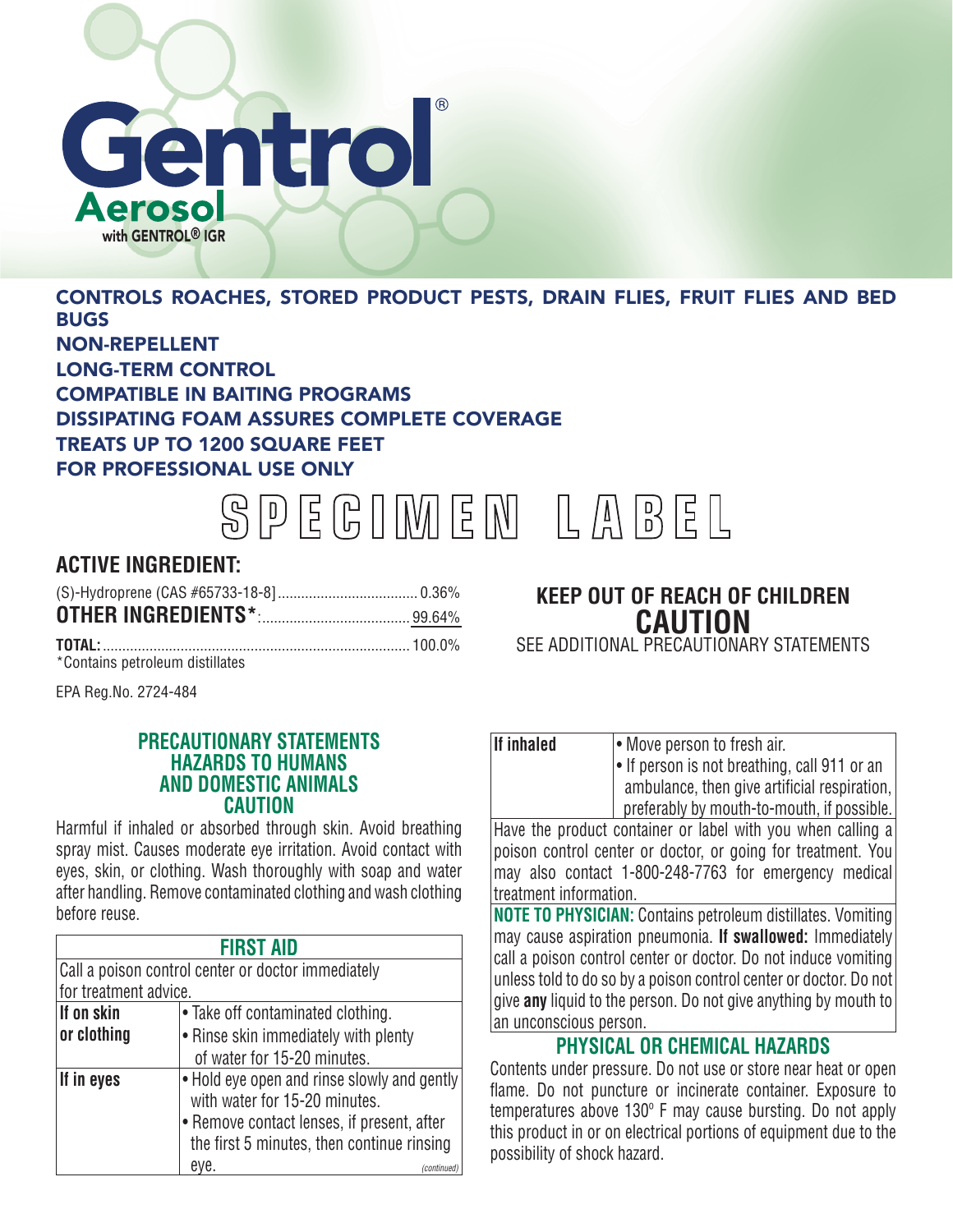## **DIRECTIONS FOR USE**

It is a violation of Federal Law to use this product in a manner inconsistent with its labeling.

### **GENERAL INFORMATION**

**GENTROL**® **AEROSOL** contains GENTROL® Insect Growth Regulator. The IGR disrupts the normal development of immature cockroaches, drain flies, fruit flies, bed bugs, and stored product pests (examples of these pests include: Indian meal moths, rice moths, tobacco moths, red flour beetles, confused flour beetles, lesser grain borers, merchant grain beetles, saw-tooth grain beetles, warehouse beetles, cigarette beetles, and Dermestid beetles). Roaches and bed bugs exposed to **GENTROL**® **AEROSOL** will become adults incapable of reproducing. **GENTROL**® **AEROSOL** also disrupts the normal life cycle of drain flies, fruit flies, and stored product pests; thus, killing these insects during the pupal stage. In both cases, the cycle of an infestation ends. Use in areas such as, but not limited to: apartment buildings, bakeries, bottling facilities, breweries, boiler rooms, cafeterias, candy plants, grocery stores, day care centers, hospitals, residential homes, hotels/motels, office buildings, kitchens, laboratories, cereal processing facilities, manufacturing plants, mausoleums, meat and produce canneries, nursing homes, restaurants, schools, locker rooms, stores, taverns, warehouses, pet stores, as well as various modes of transportation, such as aircraft, buses, trucks, trailers, rail cars, and marine vessels.

Use as a general surface spray, spot, or crack and crevice application.

Prior to using in commercial or residential food areas, please refer to the Food Handling Establishment Applications section of the label. The preparations prior to treatment and the clean-up after application described are also to be followed for residential use.

**GENTROL**® **AEROSOL** is non-repellent and should be considered an important component in a cockroach baiting program. Baits are an important part of a total cockroach control program but are not a complete solution. **GENTROL**® **AEROSOL** can reach those nymphs that fail to forage to baits and the IGR stimulates egg-bearing females to leave the harborage and feed.

Shake well before use. **GENTROL**® **AEROSOL** is a ready-to-use pressurized spray for application to a variety of locations and surfaces to control pests. Apply as a general surface spray, spot, or crack and crevice application. Use the supplied extension tube for crack and crevice applications. To apply as a general surface or spot application, hold can 10" to 12" away from surface to be treated. Use a sweeping motion over the surface to be treated for complete coverage. This product applies as a light foam that dissipates readily. An oily residue may be apparent in heavy applications. The visibility of the dissipating foam eliminates the possibility of missed areas. For crack and crevice applications, use the supplied extension tube and apply to wall voids, hollow table legs, tube iron, gondola frames, voids, and supports. **GENTROL**® **AEROSO**L is generally nonstaining, but in questionable situations, apply a small amount in an inconspicuous location. Apply once a month for continuous protection, or more often if conditions warrant.

#### **GENERAL SURFACE APPLICATION**

Apply at a rate of 16 ounces per 1200 sq ft of surface area. Apply to areas such as: walls, floors, ceilings, attics, basements, gondolas, and shelving. **NOTE:** Prior to treating around air ducts, shut off ventilation system. Turn on air-handling systems immediately after application.

#### **SPOT OR CRACK AND CREVICE APPLICATIONS**

Apply as a crack and crevice application using the supplied extension tube. Apply directly to areas such as: wall voids, pipe chases, crevices, and false ceilings. Apply spot treatments to areas such as: storage areas, closets, around water pipes, doors, windows, and behind and under appliances/equipment, furniture and beds.

**To treat bedbugs,** apply to harborage points mentioned above; in addition, under beds, bottom side of box springs (do not treat linens and mattresses), under and behind night stands, to points where carpet and wall meet, cracks in cove base, molding, and other areas where bed bugs harborage. Retreat at 14 days for heavy infestations.

#### **WAREHOUSES (NON-FOOD)**

Apply as a general surface, spot, or crack and crevice treatment in non-food storage warehouses. Apply to all areas that may harbor pests, including under and between pallets.

#### **FOOD HANDLING ESTABLISHMENT APPLICATIONS**

Apply as a general surface spray, spot, or crack and crevice treatment in both food and non-food areas of food handling establishments. These establishments are defined as: places other than private residences where exposed food is held, prepared, processed, or served. It also includes areas where food items are: received, prepared, packaged, and stored, as well as enclosed food processing systems (mills, dairies, etc.). For control of drain flies and fruit flies: Apply to areas of fly breeding. For drains, apply product into and around the downspout and catch basin area. Coat these areas thoroughly as fly larva develop in the scum buildup on the sides of drain pipes. Repeat applications at 2 to 4 week intervals depending upon the severity of infestation.

#### **SPOT OR CRACK AND CREVICE APPLICATIONS**

Prior to application, remove or cover all food items in area to be treated. Do not apply directly to food or food-handling surfaces.

#### **SURFACE SPRAY APPLICATION**

Do not apply directly to food products.

#### **GENERAL AREA TREATMENTS**

Prior to application, remove or cover all food items. Also, cover all food contact surfaces (i.e., equipment, benches, shelves - areas where exposed food may be handled, held, prepared,